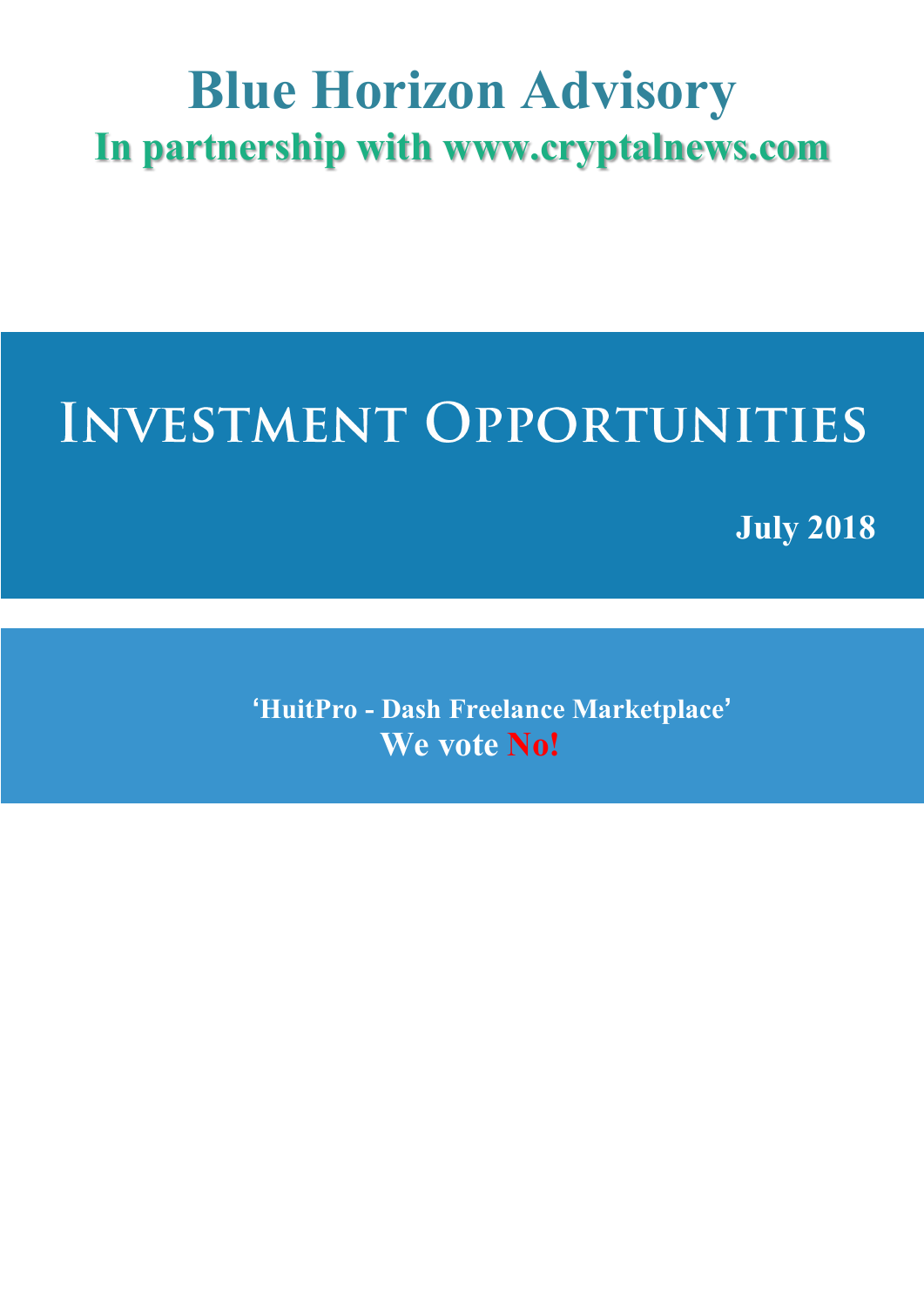### **CONTENT**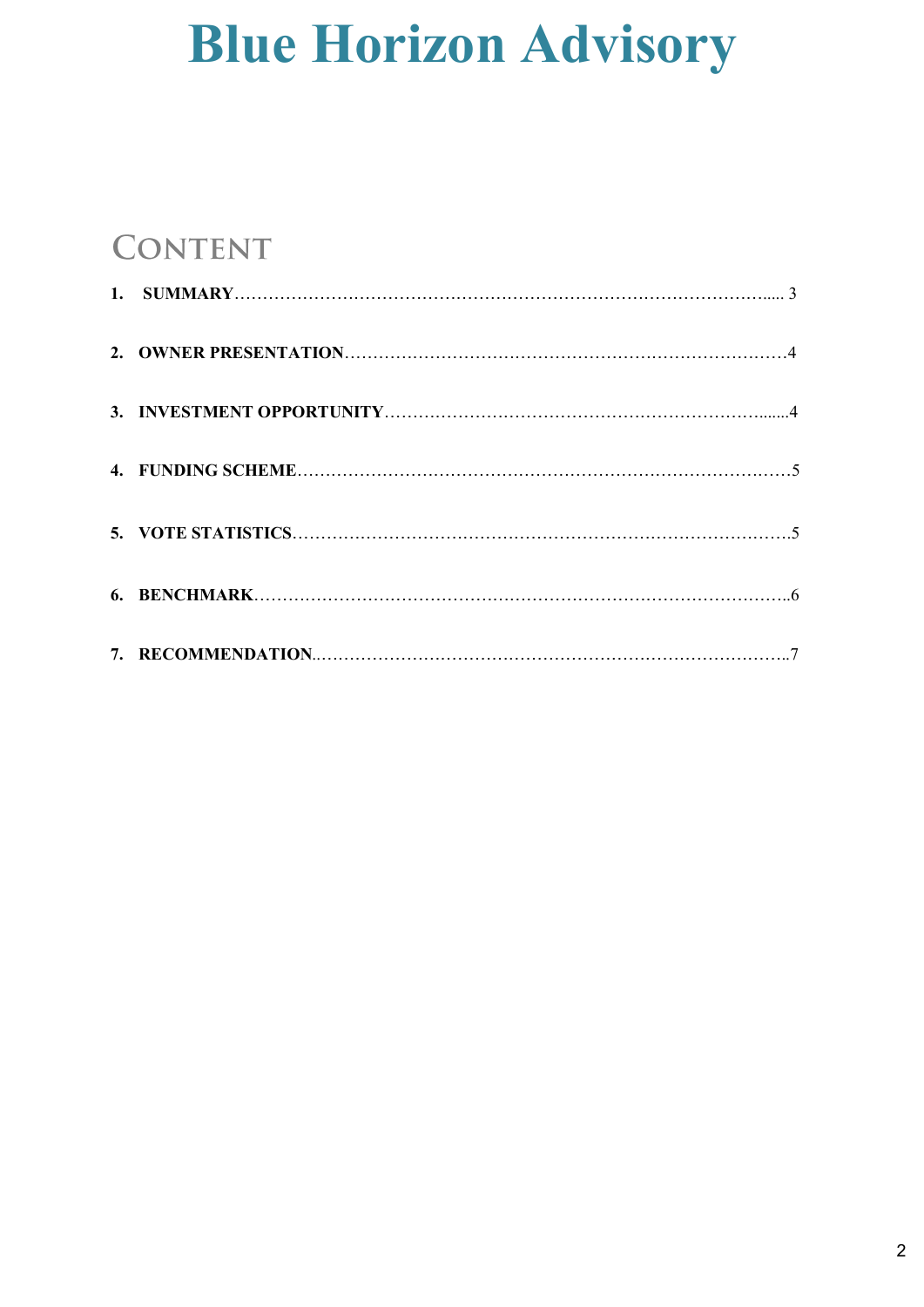### 1.SUMMARY

| <b>OWNER:</b> | "ARA technology" Incubator           |
|---------------|--------------------------------------|
| SECTOR:       | <b>Freelance Marketplace</b>         |
| PROPOSAL:     | HuitPro - Dash Freelance Marketplace |

**RECOMMENDATION: Negative**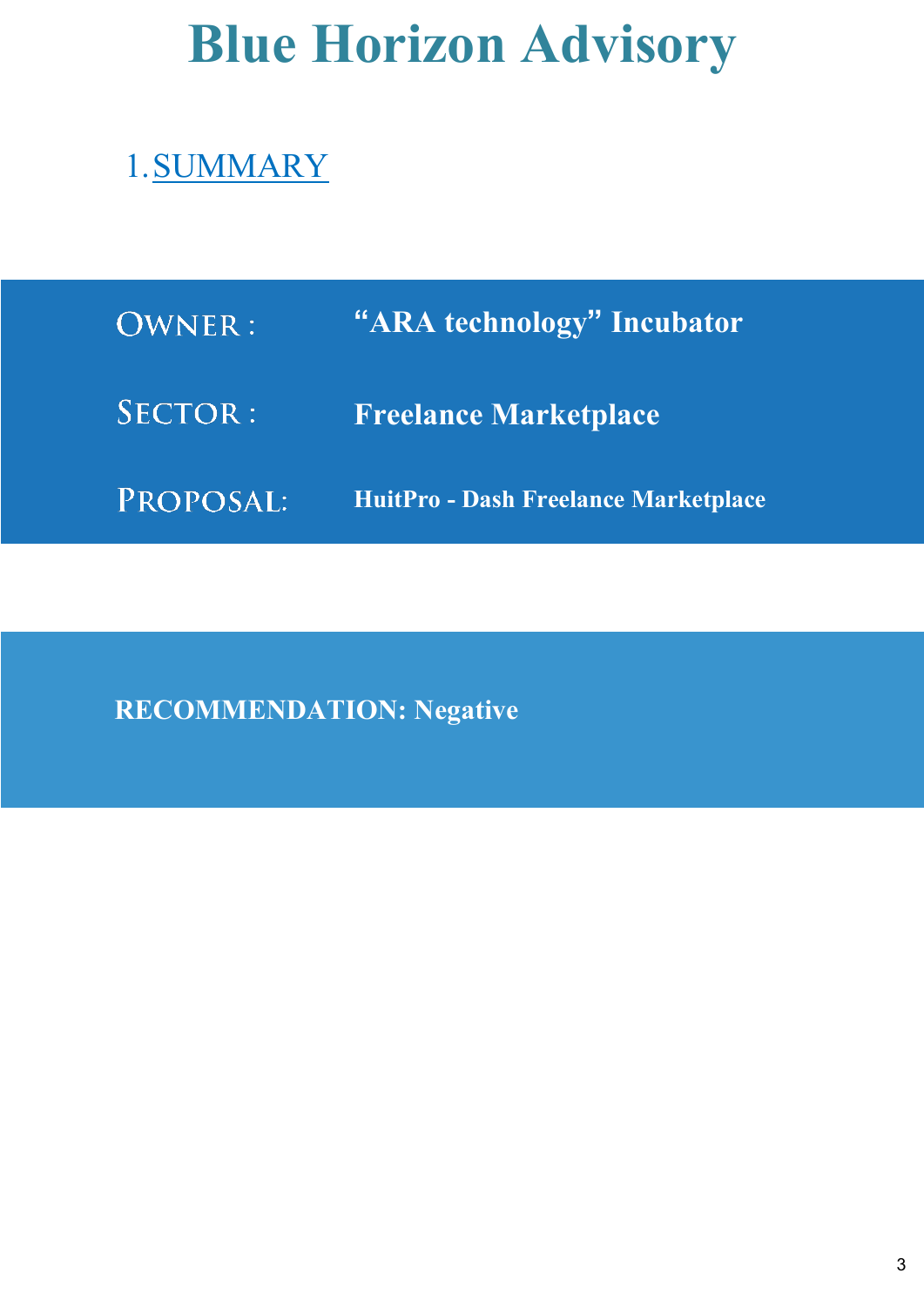### 2. OWNER PRESENTATION

| Name:               | <b>Andres Larez, CEO</b>                 |
|---------------------|------------------------------------------|
|                     | Ronald Arreaza, COO                      |
| Inception:          | 2017                                     |
| Logo:               |                                          |
|                     | HUIT<br><b>PRO</b>                       |
| <b>Key figures:</b> | N/A                                      |
| Link:               | http://huitpro.com/ (Under construction) |

### 3. INVESTMENT OPPORTUNITY SUMMARY

#### **3.1 GOALS**

**EXTERN** Launching a new freelancing Platform based on Dash as a payment method.

#### *The funding request aims to cover July phase 1 expenses, the following table provides the budget in details:*

|                                                | Telephone kit                   | \$100.00   | 1            | \$100.00   | \$4,250.00  |  |
|------------------------------------------------|---------------------------------|------------|--------------|------------|-------------|--|
| Develop team                                   | Printer                         | \$100.00   | 1            | \$100.00   |             |  |
|                                                | Headset                         | \$100.00   | 4            | \$400.00   |             |  |
|                                                | Backup HDD (10TB)               | \$250.00   | 1            | \$250.00   |             |  |
|                                                | <b>Website Desing</b>           | \$1,000.00 | 1            | \$1,000.00 |             |  |
| Website                                        | Website development             | \$4,000.00 | 1            | \$4,000.00 | \$5,085.00  |  |
|                                                | Blockcypher Prototype plan      | \$85.00    | 1            | \$85.00    |             |  |
| Meetup's and conference                        | Meetup's                        | \$300.00   | 4            | \$1,200.00 | \$1,700.00  |  |
|                                                | Conference 16/07/2018           | \$500.00   | 1            | \$500.00   |             |  |
|                                                | <b>Advertising fences</b>       | \$250.00   | $\mathbf{1}$ | \$250.00   |             |  |
|                                                | Flayers                         | \$200.00   | 1            | \$200.00   |             |  |
| <b>Marketing</b>                               | Advertising on social media     | \$250.00   | 1            | \$250.00   | \$1,080.00  |  |
|                                                | <b>Digital marketing</b>        | \$130.00   | 1            | \$130.00   |             |  |
|                                                | Agency fee                      | \$250.00   | 1            | \$250.00   |             |  |
| Website                                        | Maintenance                     | \$200.00   | 1            | \$200.00   |             |  |
|                                                | Hosting (Amazon Web Service)    | \$100.00   | 1            | \$100.00   | \$300.00    |  |
| Cryptocurrencies advisory Mineria Virtual Team |                                 | \$1,000.00 | 1            | \$1,000.00 | \$1,000.00  |  |
| <b>Legal Advisor</b>                           | Legal documents and service     | \$200.00   | 1            | \$200.00   | \$200.00    |  |
| Vide o reports                                 | Photo report for the Dash Forum | \$250.00   | 1            | \$250.00   | \$250.00    |  |
|                                                | Aratechnology Team              | \$500.00   | $\mathbf{1}$ | \$500.00   |             |  |
| <b>Salaries</b>                                | <b>4 Developers</b>             | \$100.00   | 4            | \$400.00   | \$1,000.00  |  |
|                                                | graphic designer                | \$100.00   | 1            | \$100.00   |             |  |
|                                                | 1 MONTH COST (OPERATIONAL)      |            |              |            | \$16,065.00 |  |



| Total cost first month             |             |  |  |
|------------------------------------|-------------|--|--|
| Volatility of Dash 15% \$18,474.75 |             |  |  |
| <b>TOTAL</b>                       | \$18,474.75 |  |  |
|                                    |             |  |  |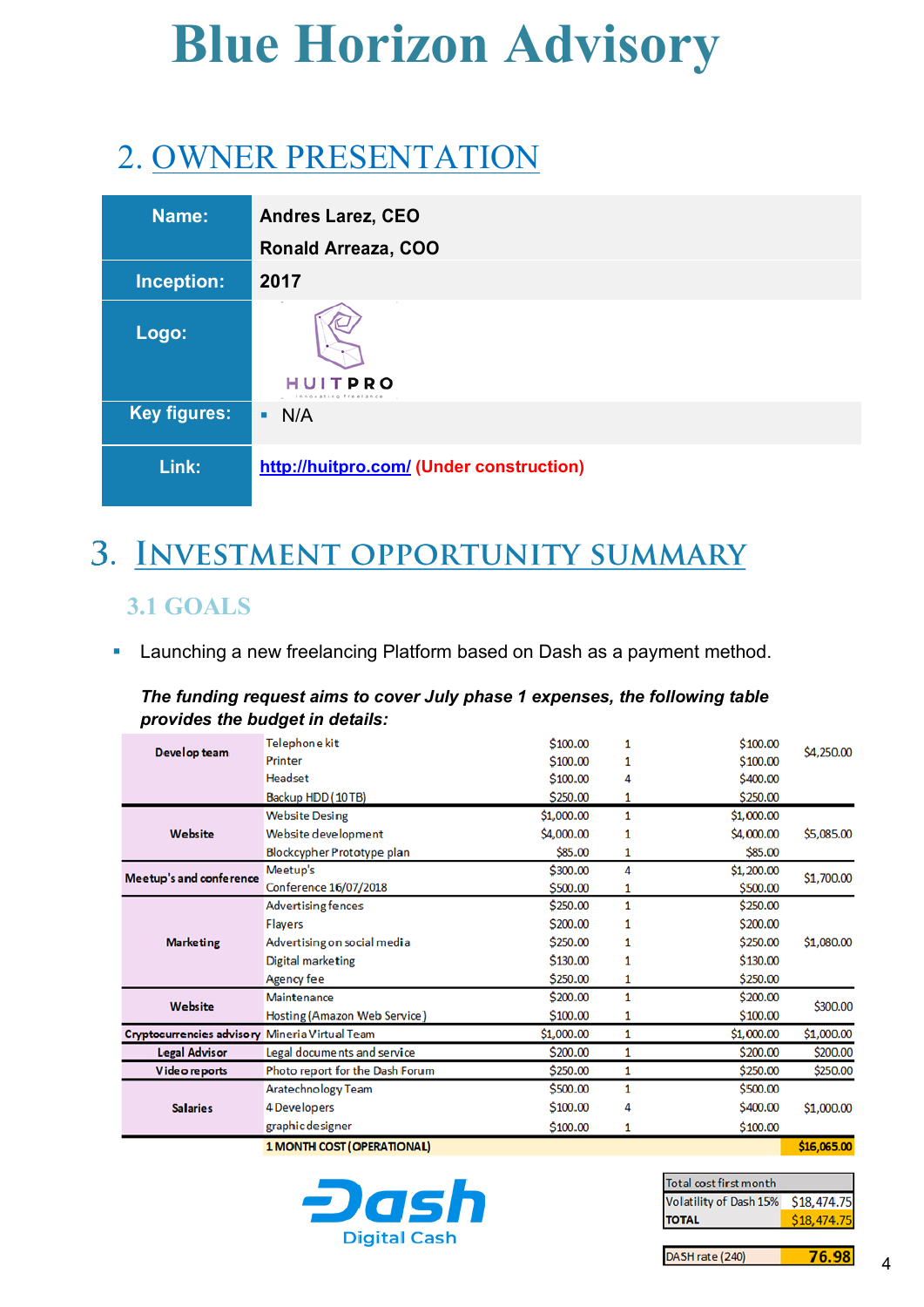### 4. FUNDING SCHEME

#### **4.1. REQUESTED FUNDS**

| Total:                | 76 Dash                    |  |  |  |
|-----------------------|----------------------------|--|--|--|
| 4.2. FUNDING SCHEDULE |                            |  |  |  |
| <b>Payment type:</b>  | One-time payment           |  |  |  |
| <b>Start date:</b>    | 18 <sup>th</sup> July 2018 |  |  |  |
| <b>End date:</b>      | 17th August 2018           |  |  |  |

# **Final voting: 29th July 2018**

### 5. VOTE STATISTICS

| <b>Completed</b> | <b>NO</b>        |
|------------------|------------------|
|                  | <b>89 YES</b>    |
| <b>Votes</b>     | <b>74 NO</b>     |
|                  | <b>8 ABSTAIN</b> |

*As of July 16th, 2018*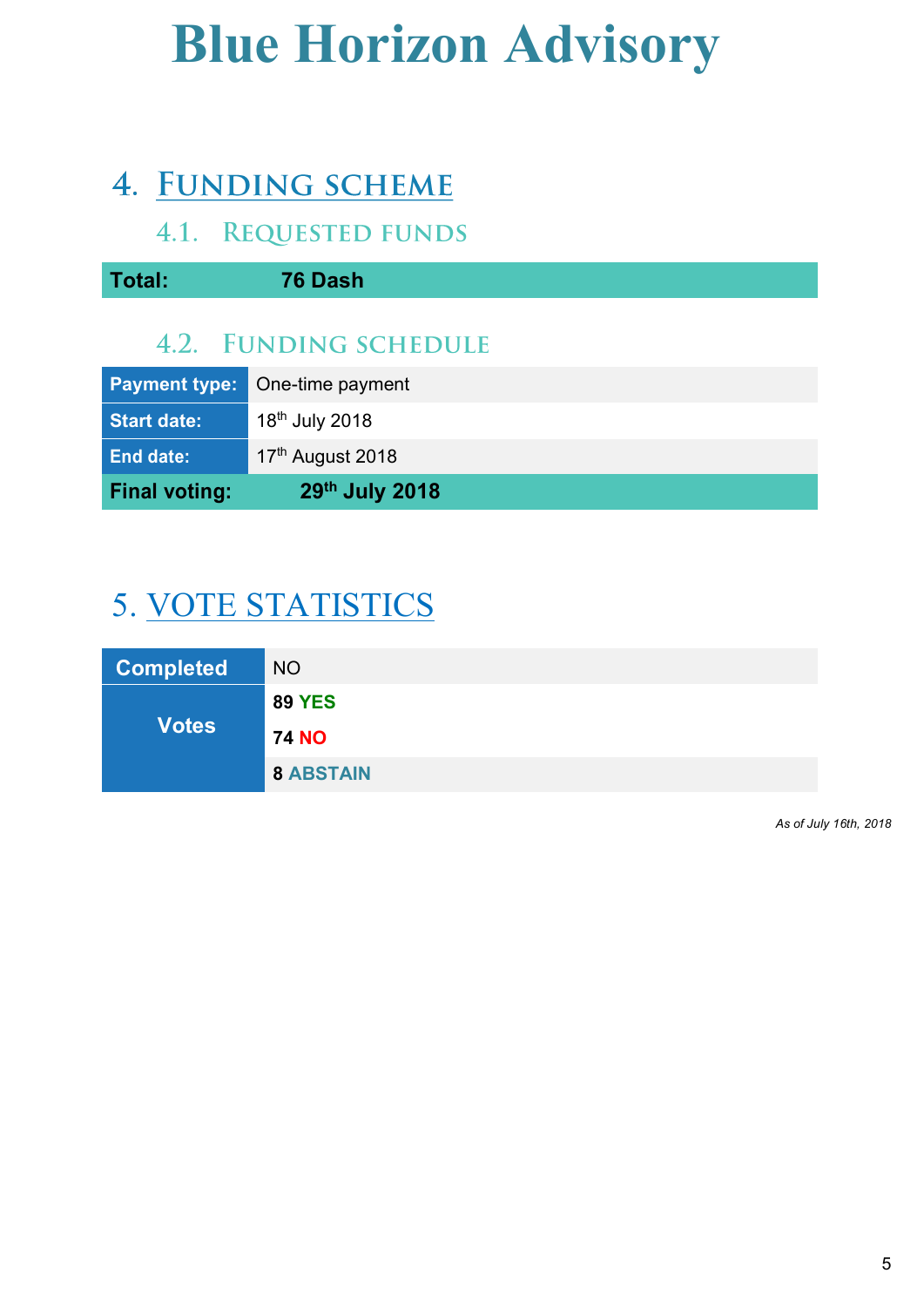### 6. BENCHMARK

| <b>Name</b>          | <b>Payment</b><br><b>Methods</b> | <b>Services &amp; features</b>                                                                                                                                          | <b>Fees</b><br>(per<br>transaction)              | <b>Date</b> | <b>Website</b>    |
|----------------------|----------------------------------|-------------------------------------------------------------------------------------------------------------------------------------------------------------------------|--------------------------------------------------|-------------|-------------------|
| Cryptogrind          | <b>Bitcoin</b>                   | Freelancing platform<br>$\bullet$<br>Secured transaction<br>$\bullet$<br>(Multi-signature Bitcoin escrow system)<br>Offers dispute handling process<br>$\bullet$        | 4%                                               | 2015        | cryptogrind.com   |
| <b>Blocklancer</b>   | <b>Etherium</b>                  | Freelancing platform<br>$\bullet$<br>Community<br>$\bullet$<br>Driven Dispute Resolution (Disputes<br>between freelancers and clients are<br>resolved by the community) | 3%<br>(for client)<br>No fees for<br>freelancers | 2017        | blocklancer.io    |
| <b>Dashlancer</b>    | Dash                             | Freelancing platform (under construction)<br>$\bullet$<br>Offers integration with Shapeshift (For<br>$\bullet$<br>converting cryptocurrencies to Dash)                  | 1%<br>(for both<br>client and<br>freelancer)     | N/A         | dashlancer.com    |
| <b>XBTfreelancer</b> | <b>Bitcoin</b>                   | Freelancing platform<br>$\bullet$<br>Offers a dispute handling process<br>$\bullet$<br>(Through internal moderators)                                                    | 0.0005<br>XBT/withdr<br>awal                     | 2015        | xbtfreelancer.com |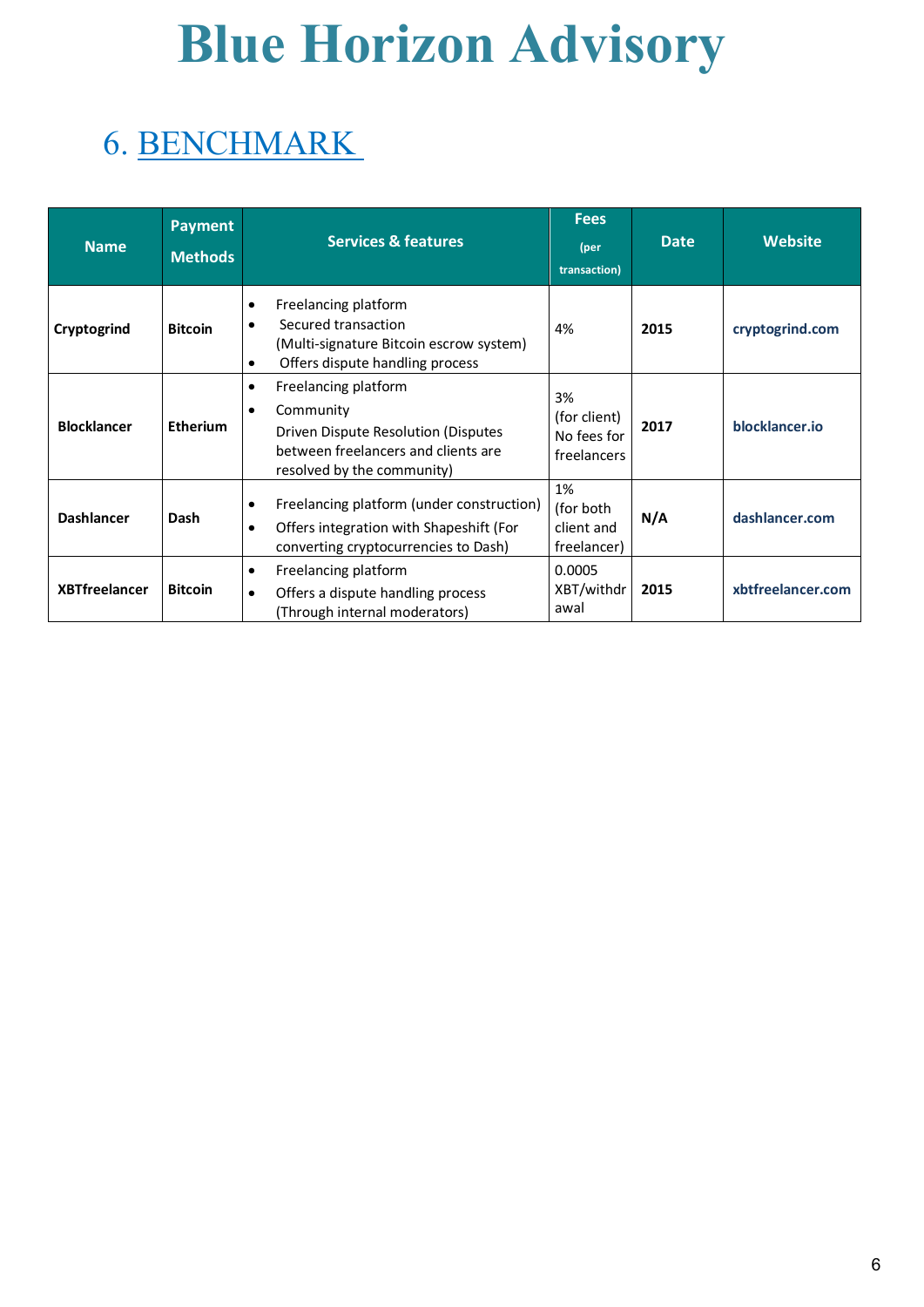### 7. RECOMMENDATION

- The freelancing market is constantly growing in terms of the number of users (Clients and freelancers), which is due to two main factors:
	- Freelancers services are much cheaper since it cuts down all the employers charges related to the classic forms of wages.
	- Flexibility in the terms between contractors compared to classic labor contracts.
- A freelancing marketplace using Dash can have a great impact on enlarging the Dash community on a regional and international scale.
- Online marketplaces where active users tend to operate daily such as freelancing marketplaces are the perfect business projects where Dash can be exchanged, earned and spent on a large scale, which facilitates the adoption of Dash as a circulating currency.

#### **Upsides Downsides**

- **Huitpro's fund request aims to cover mostly** operational charges.
- The platform and the functionalities are not ready yet, the proposal is still unclear regarding the technical side of the project.
- **The proposal doesn't clarify whether the** platform is 100% axed on Dash as a payment method, nor presents guarantees that Dash will be one of the main payment methods (at least for a certain period of time); The business plan may eventually lose interest in Dash in the future to the profit of other/classic payment methods.
- The market has already seen the introduction of some crypto freelancing platforms, already up and running and which already attract a considerable part of the target (employers and freelancers)
- § One of the main threats is the presence of big competitors in the sector (such as Upwork or freelancer). None of these platforms have until now integrated cryptocurrencies among their payments, but this eventuality will leave no place to weak platforms, with no solid business plan to coexist if it comes to happen.